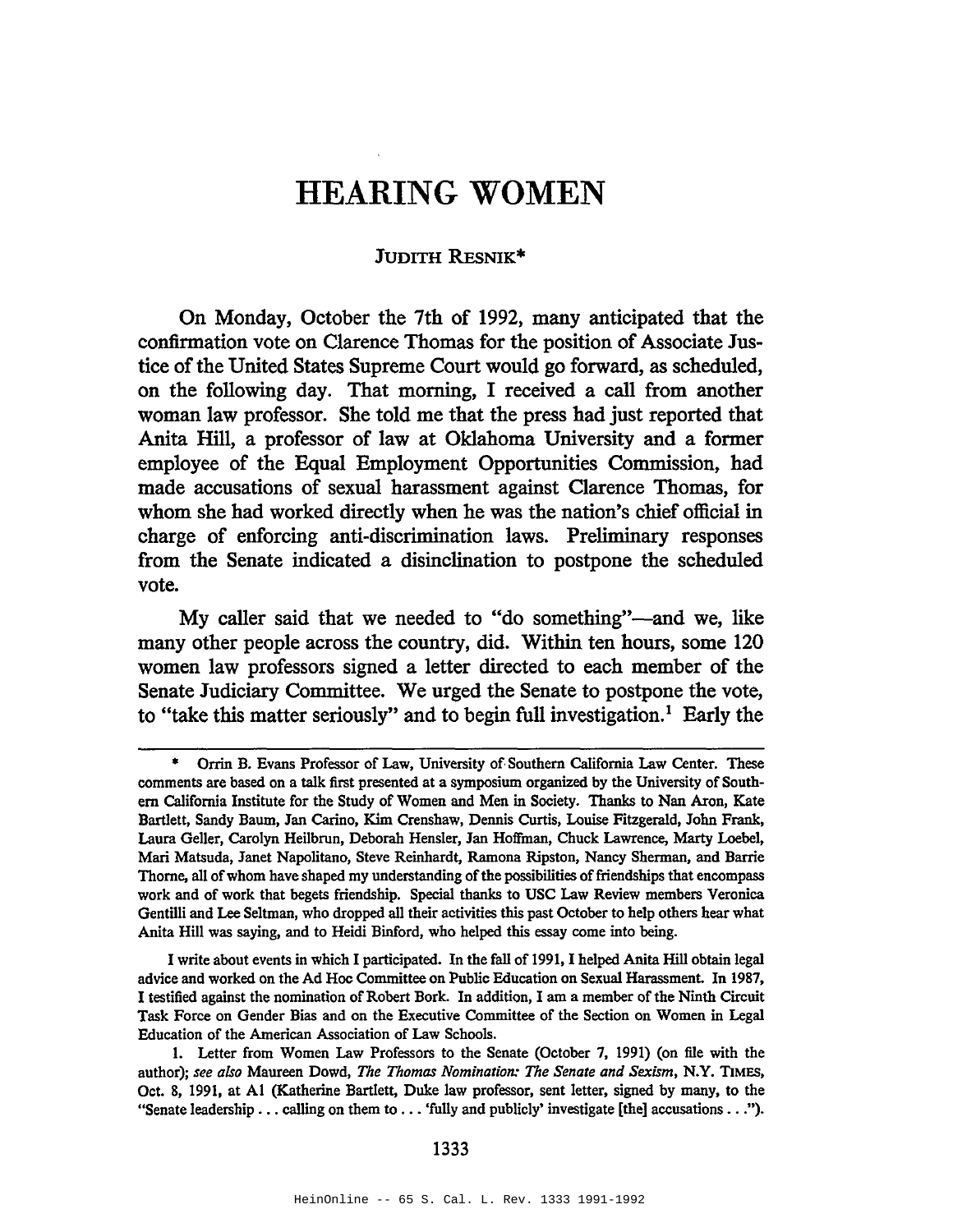next day, Tuesday the 8th of October, another letter, from some 170 women and men law professors, also argued for delay.<sup>2</sup> The voices of law professors joined a chorus of other groups and individuals; the image the newspapers gave us was of seven Congresswomen marching up the steps to the ninety-eight men and two women of the Senate and demanding a delay.3

The spontaneous political energy worked. The outrage mounted as the Senate appeared willing to ignore claims that the person in charge of sexual harassment policies was himself a sexual harasser. On Tuesday, October 8th, the vote on the confirmation was delayed one week-until October the 15th. Also announced was the plan to hold a "hearing," to start on Friday, October the 11th, which was also the beginning of the Columbus Day holiday weekend. Thus, on Thursday, October 10—the day before the hearing-Anita Hill met for the first time with the small group of volunteer lawyers who had been assembled over the preceding few days.4 The following day, she went before the Senate and, via the televised proceedings, the nation.

I begin this commentary with the events of October 7th because I think it important to remember that on that date, Congress wanted to ignore the statements of Anita Hill. But for collective political pressure, the vote would have occurred as scheduled, presumably with a confirmation vote of fifty-eight to forty-two. I believe it important to *mark* the delay—the moment in which, ostensibly, reconsideration of the nomination was on the agenda-for it denotes both the limits and the power of women's concerns. In one sense, the short delay and the minimal role women played in shaping the "hearing" that followed underscore the little power that women have. At the same time, the confirmation delay demonstrates a new significance for accusations that judicial nominees (and implicitly other political appointments and office seekers) have caused harm to women. The "hearing" about Anita Hill's testimony needs to be placed in the context of earlier confirmation disputes, to

<sup>2.</sup> Professors Nonnan Dorsen and Frank Michelman were principle organizers of the letter which "strongly urged[d] the Senate to delay action  $\ldots$  until it could make a fully informed and considered appraisal of Professor Hill's allegations." Letter from Law Professors to the Senate (Oct. 8, 1991) (on file with the author).

<sup>3.</sup> Maureen Dowd, *The Thomas Nomination:* 7 *Congresswomen March to Senate to Demand Delay in Thomas Vote,* N.Y. TIMES, Oct. 9, 1991, at Al (included were Barbara Boxer (California); Nita M. Lowey (New York); Patsy T. Mink (Hawaii); Eleanor Holmes Norton (nonvoting Delegate, District of Columbia); Patricia Schroeder (Colorado); Louise Slaughter (New York); Jolene Unsoeld (Washington)).

*<sup>4.</sup> See* Marianne Lavelle, *Legal Counsel/or Anita Hill Had Uphill Battle,* NAT'L L.J., Oct. 28, 1991, at 22.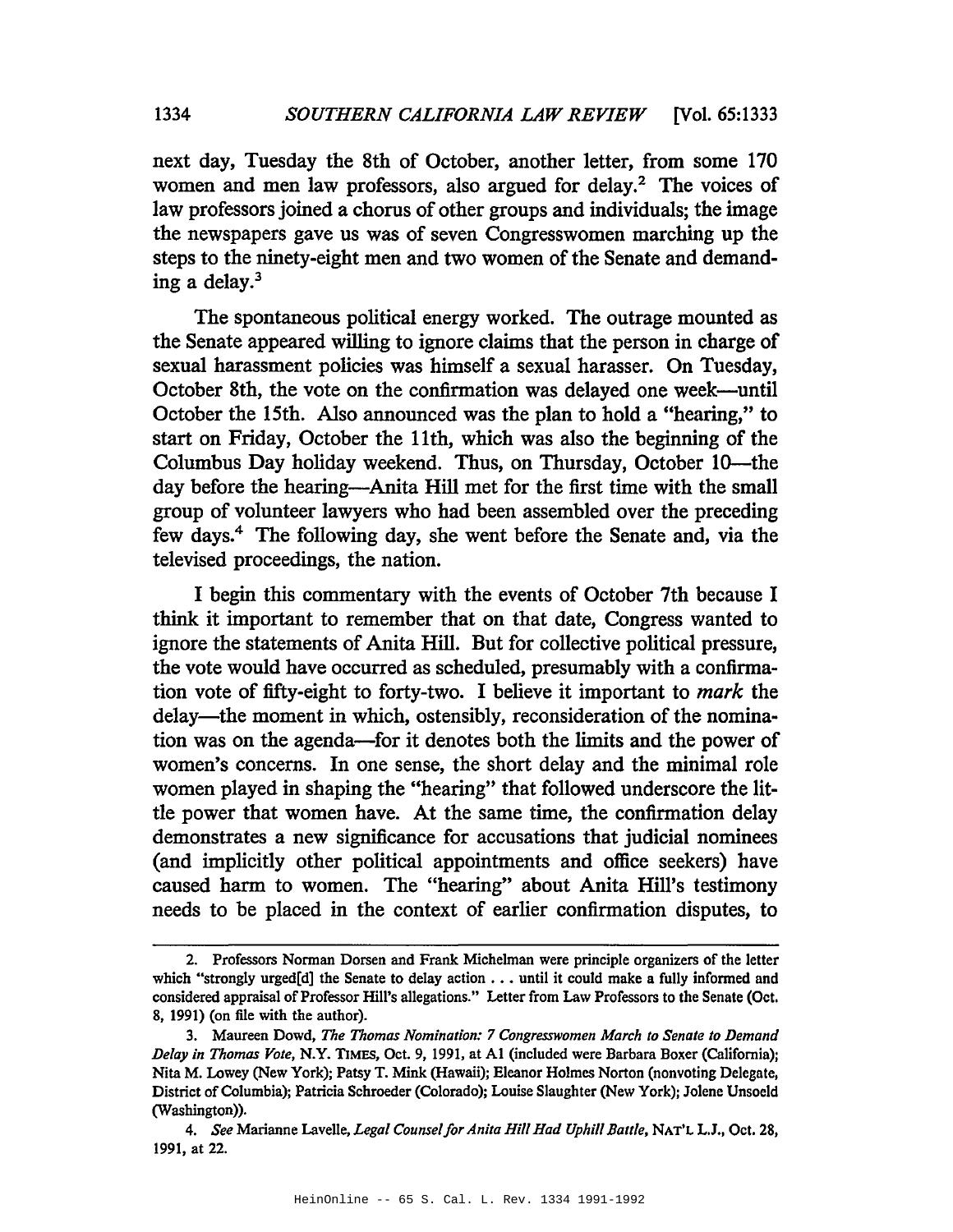examine how "qualifications" for the Supreme Court have changed. The attention paid to the nominations for the Supreme Court needs to be contrasted with the inattention paid to the nominations of the hundreds of lower federal judges, all of whom also are appointed for life.

Finally, just as "women's issues" are starting to have relevance to an evaluation of the qualification of presidential appointees, "women's issues" are beginning to be on the agenda of courts. Specially-chartered commissions are seeking to learn how gender affects decision making, procedure, and outcomes in courts. The conclusions reached by some state court task forces on gender bias document that the inability of some members of the Senate to hear Anita Hill is paralleled every day in courts around the country, where judges do not listen to or hear women. Yet in those courts, as in the Senate, some are starting to think about learning how to hear women.

First, the limits of this "victory." The delay was far too short, and the "hearing" was unfair. Throughout the "hearing," two members of the Senate Judiciary Committee-Senators Hatch and Specter-acted as lawyers for Clarence Thomas. No member of the Committee took a comparable role to represent Hill. The televised inequalities were amplified by the lack of parity behind the scenes. Working on behalf of Thomas were the White House, the Department of Justice, and scores of others; working on behalf of Hill was a small crew of volunteers, scrambling to find phones, fax machines, and information.

In one sense, the Thomas-Hill dynamics resembled, indeed were, the paradigm of sexual harassment cases. He, the "employer," had resources, authority, access, and a presumption of credibility. She, the "employee," had few resources and little access. Yet in all but *this* sexual harassment case, the issue is not whether the alleged accuser will sit on the United States Supreme Court, and the television cameras are not recording the witnesses. Further, in sexual harassment cases, we imagine and aspire to decision makers sitting independent of the parties: to a judge who can hear the claims and be committed to assessing the credibility of the witnesses, to taking expert information when appropriate, and to finding facts.<sup>5</sup> Indeed, as the law of sexual harassment has developed, some judges have even been willing to consider the viewpoint of the woman and to ask what a "reasonable woman" would have understood and experienced.<sup>6</sup>

*<sup>5.</sup> See* Robinson v. Jacksonville Shipyards, 760 F. Supp. 1486, 1491-1521 (M.D. Fla. 1991) (128 findings of fact).

*<sup>6.</sup> See* Ellison v. Brady, 924 F.2d 872, 879 (9th Cir. 1990).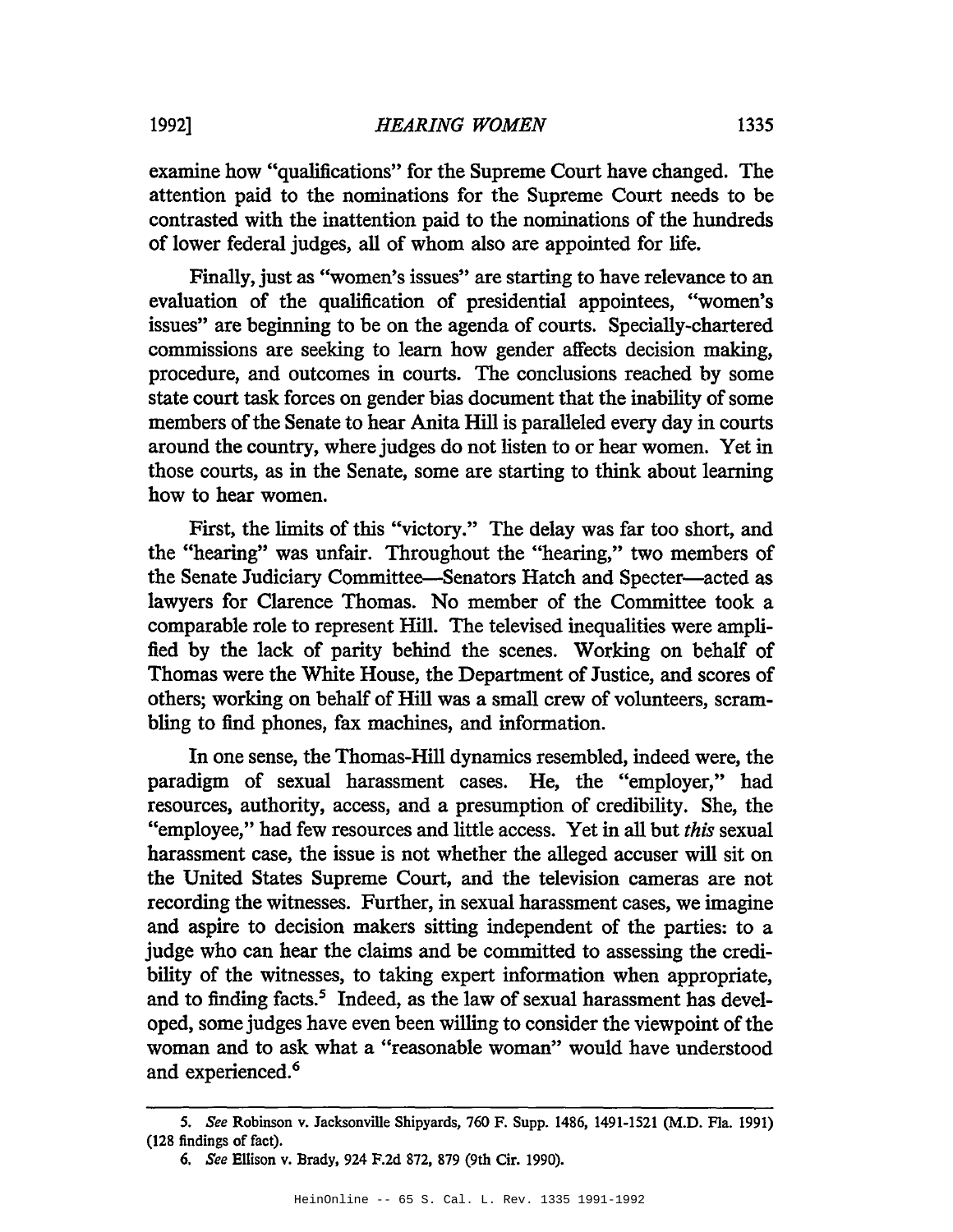In contrast, the members of the Senate Judiciary Committee were not judges but combatants, struggling to keep an image of impartiality as they occupied many postures at once.<sup>7</sup> Moreover, the resource imbalances between Thomas and Hill were echoed on the Judiciary Committee. Republican staff had their information augmented by White House assistants and many others. Democratic staff cast about for volunteers who helped, worked, ad hoc and sleeplessly, over the holiday weekend to assist Anita Hill. While real judges are sometimes faced with parties who have resources in excess of the judiciary, real judges have mechanisms (such as control over scheduling events) to enhance their capacity to be in charge. In the Thomas "hearings," no judge imposed any constraints on strategic exploitation; the Republicans used resources, time, and hostility to overwhelm the Democrats.

Some read the events of that week as a testimony to power and resources. Judge Thomas is now Justice Thomas. But there is more to be seen in the eight days than the power of those with resources. The power of the relatively less privileged was also impressive.<sup>8</sup> Within three days of October 7th, an "Ad Hoc Committee on Public Education on Sexual Harassment" had been formed, and each member of the Senate received a "fact sheet" on the perceptions and the facts of sexual harassment.<sup>9</sup> More than six hundred women from diverse academic disciplines joined together in attempting to inform Congress and the nation about the impact of sexual harassment on our lives. Despite the holiday weekend and the efforts by Thomas supporters to chill those who had already opposed his nomination from vocally joining in supporting Hill, six senators did change their votes,<sup>10</sup> resulting in the narrowest confirmation approval in this century and the most negative votes that any confirmed

9. Included, for example was:

Ad Hoc Committee on Public Education on Sexual Harassment, Fact Sheet on Sexual Harassment (Oct. 1991) (on file with the author).

10. Three Democrats (Joseph I. Lieberman of Connecticut, Richard H. Bryan of Nevada, and Henry Reid of Nevada) who had been supportive of Thomas changed their votes; three other Democrats (Bob Graham of Florida, Daniel Moynihan of New York, and Robert Byrd of West Virginia)

*<sup>7.</sup> See* Dennis E. Curtis, *The Fake Trial,* 65 S. CAL. L. REv. 1523 (1992).

<sup>8.</sup> As Anita Hill has subsequently described, almost all who participated were relatively privileged: she was a holder of tenure at a university, and many of those who helped her shared her status. Speech of Professor Anita Hill, upon being honored by the Section on Women in Legal Education of the American Association of Law Schools, San Antonio, Texas (Jan. 6, 1992).

PERCEPTION *Sexual harassment is not a// that common, especially in professional worksettings. Hence the likelihood ofProf. Hi//'s a//egations being true is low.* FACT ACCORD-ING TO THE MOST CONSERVATIVE ESTIMATES, 1 IN 4 WOMEN EXPERIENCE SEXUAL HARASSMENT AT SOME TIME DURING THEIR WORKING CAREERS. A study commissioned by Congress in 1981 found that 40 percent of female federal employees reported being sexually harassed on-the-job; when the study was repeated in 1987, the results were virtually identical.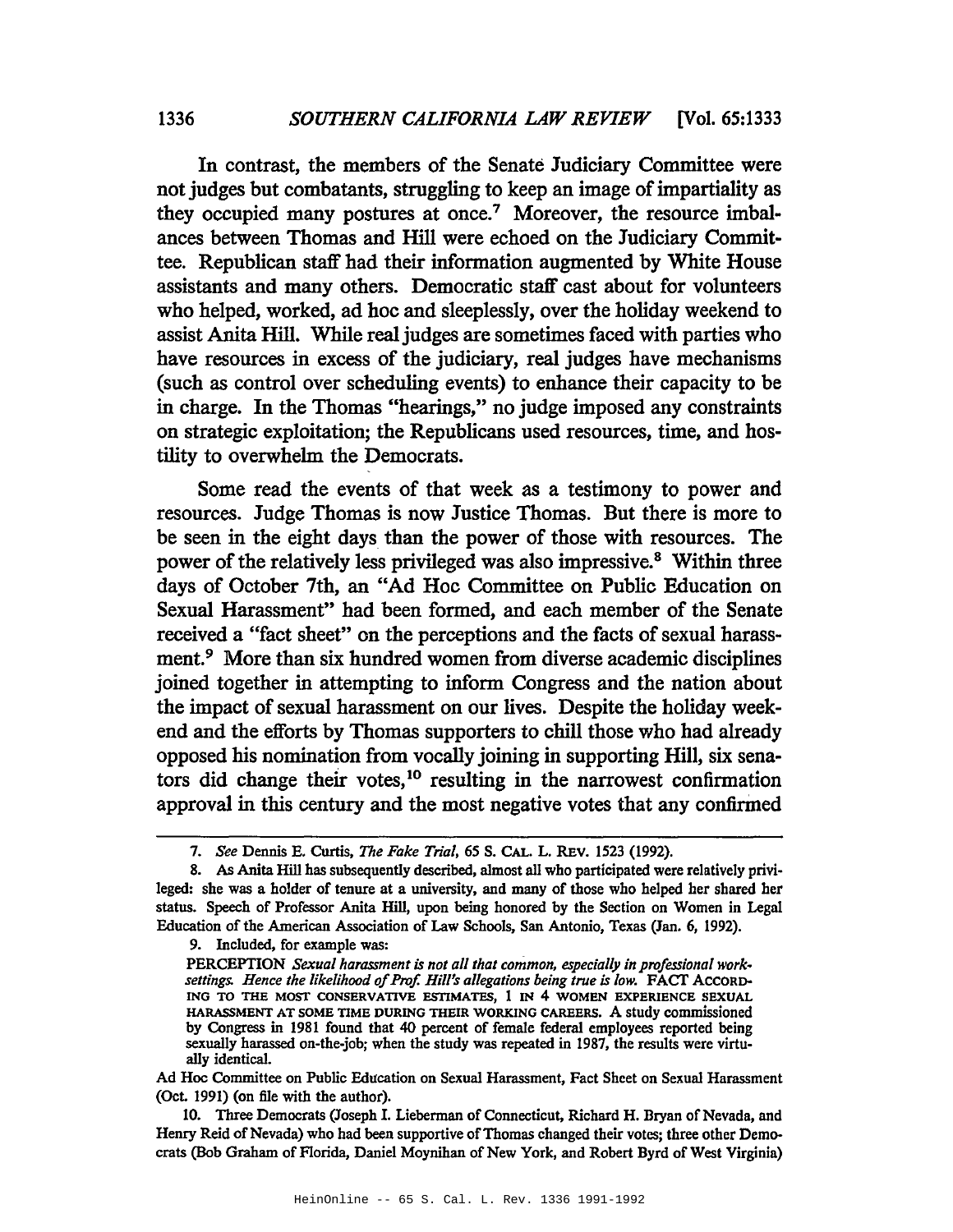nominee has ever gotten.<sup>11</sup> In the face of the unbridled willingness of supporters of Thomas to attempt to smear Anita Hill,<sup>12</sup> truth was heard by many people, who now speak of a new awareness of the position women hold in workplaces and homes and of some understanding that that position is not uniform for all women, but varies with race, class, and sexual orientation.<sup>13</sup> And, in many quarters, Hill is honored.<sup>14</sup>

Not only is it important to record the events as a mark of the progress women have made in the political sphere, it is also important to link the events of Anita Hill with precedents that have helped to change the criteria for high visibility presidential appointments. Not very long ago, it was permissible in politics, law, and the popular press to trivialize women and the problems we face. What today is sexual harassment was a few years ago just "the way it was." The "it" here refers both to jobs and personal relations. The terms and conditions of life for many women included, at the least, a verbal barrage of sexual comments. The challenge to that attitude can be marked in many forums and is of a piece with the contemporary women's movement. "It" became "sexual harassment," "violence against women," "date rape," "discrimination," and a host of other terms that have helped to name experiences and to link these private moments of discomfort, pain, and terror to political and legal wrongs.

The idea that nominees to high office should be responsible for (and could be questioned about) their conduct towards women is of very recent vintage. In the context of nominations to the United States Supreme Court, the debates about Robert Bork's nomination were, in my knowledge, the first in this century in which *women's* issues moved to center stage.15 For example, one of the controversial decisions of then-

IS. For discussion of earlier confirmation disputes, see JOHN P. FRANK, CLEMENT HAYN-SWORTH, THE SENATE, AND THE SUPREME CoURT (1991); Robert F. Nagel, *Advice, Consent, and*

who had "hinted" support for Thomas also voted against him. R.W. Apple, Jr., *The Thomas Confirmation,* N.Y. TIMES, Oct. 16, 1991, at AI.

<sup>11.</sup> *Id.* ("Not since Lucius Q.C. Lamar of Georgia, controversial as a Southerner while memories of the Civil War were fresh, has anyone moved into the Court with a confirmation margin as narrow as Judge Thomas's.").

*<sup>12.</sup> See* Leslie H. Gelb, *Untruths .* ••, N.Y. TiMES, Oct. 27, 1991, § 4, at IS ("Washington is largely indifferent to truth  $\dots$ . Sure, politics is the natural order of things. Yes, truth is elusive. But if a free people tolerates endless untruths, darkness descends permanently.").

*<sup>13.</sup> See* Kimberle Crenshaw, *Demarginalizing the Intersection ofRace and Sex: A Black Feminist Critique ofAntidiscrimination Doctrine. Feminist Theory, and Antiracist Politics,* 1989 U. CHI. L. FORUM 139.

<sup>14.</sup> For example, in San Antonio, Texas on January 6, 1992, Anita Hill was given an award by the Section on Women in Legal Education of the American Association of Law Schools, and was also invited to give the 1992 "Dean's Lecture" at Yale Law School.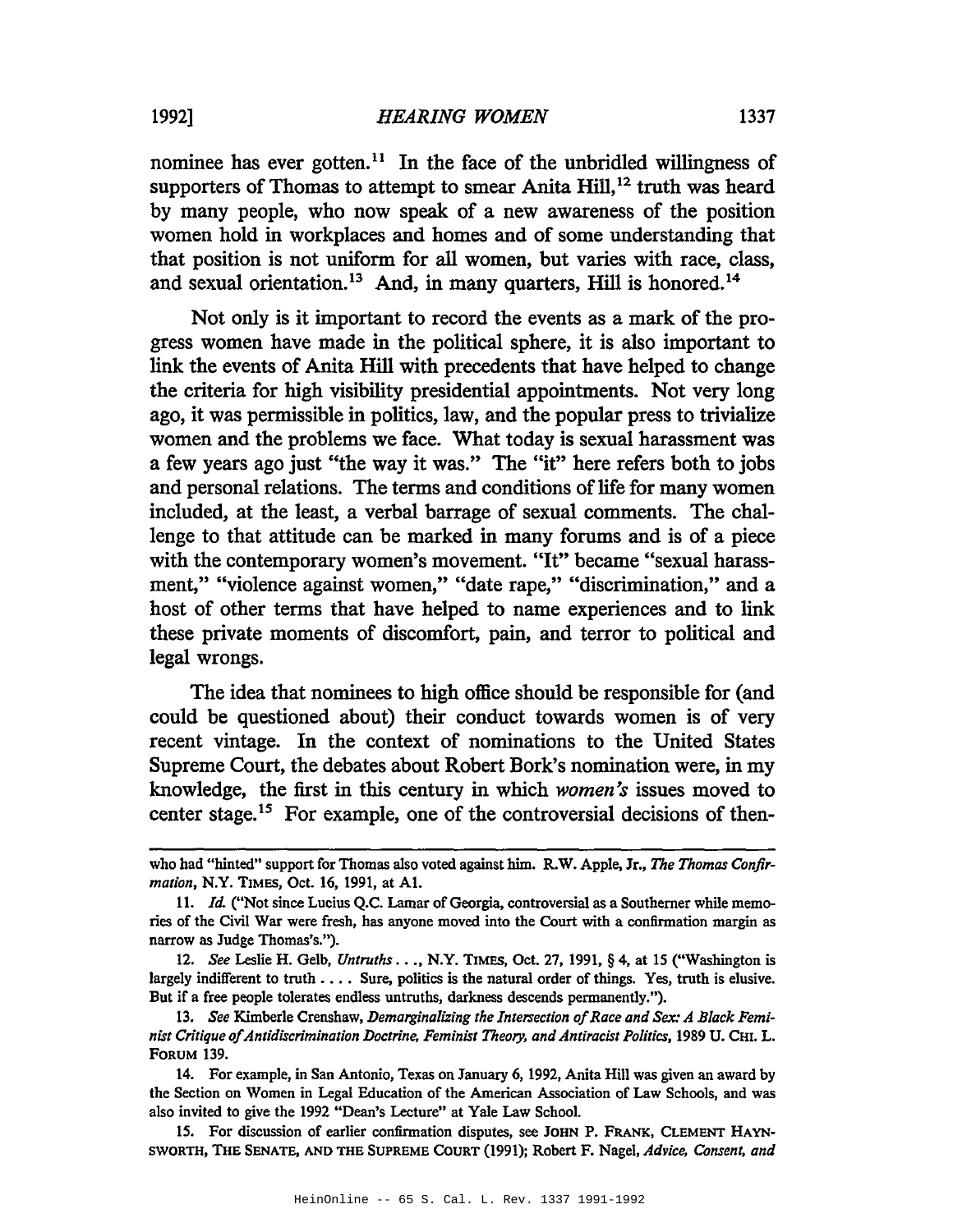Judge Bork was when, as a member of a panel on the Court of Appeals for the District of Columbia, he wrote a unanimous opinion upholding a company's policy that required women of childbearing potential to be sterilized if they wanted to hold jobs exposing them to chemicals alleged to cause harm to reproduction.16 At the confirmation hearings, the question was less one of whether the opinion was correct as a matter of law, but more whether the text had acknowledged the outrageous option put to women workers: be fired, demoted, or sterilized. Judge Bork's opinion characterized the company's plan as an attempt to deal with a "distressing" problem, and, rather than fire the women, the company had given them the "unhappy choice" of sterilization.<sup>17</sup> When questioned, Judge Bork commented that "some of the [women], I guess, didn't want to have children."<sup>18</sup> Discussion also focused on *Griswold v. Connecticut*,<sup>19</sup> which had challenged a statute making it a crime to prescribe contraceptives. Robert Bork had called the statute a "nutty law," and then, at the hearings, described the case as an "academic exercise."<sup>20</sup> Again, the concern was that, if not cavalier, the discussion did not respond to the somber realities of women's lives. Finally, in an opinion on sexual harassment, Judge Bork wrote of "sexual dalliance[s]"<sup>21</sup> and "sexual escapades"22-appearing to make light of an atmosphere in which sexual compliance is required.

Recall that much of the discussion about the Bork nomination, both before and after the hearings, centered on what were the *relevant* questions. One major debate was about the role of the Senate; could it really ask questions or was "advice and consent" supposed to mean consent? If

17. 741 F.2d at 450.

*18. Nomination ofRobert* H. *Bark to be Associate Justice ofthe Supreme Court ofthe United States: Hearings before the Senate Judiciary Committee,* 100th Cong., 1st Sess. 468 (1987) [hereinafter *Bark Hearings].*

19. 381 U.S. 479 (1965).

*Influence,* 84 Nw. L. REv. 858 (1990); Paul A. Freund, *Appointment ofJustices: Some Historical Perspectives,* 101 HARV. L. REv. 1146 (1988).

<sup>16.</sup> Oil, Chem. & Atomic Workers Int'l Union v. American Cyanamid Co., 741 F.2d 444 (D.C. Cir. 1984). The underlying issue was resolved by the United States Supreme Court in Automobile Workers v. Johnson Controls, III S. Ct. <sup>1196</sup> (1991) (given the evidence of potential harm of exposure to lead to the reproduction systems of both men and women, Title VII and the Pregnancy Disability Act prohibit employers from banning women of childbearing capacity from certain jobs).

*<sup>20.</sup> Bark Hearings, supra* note 18, at 114, 243; Stuart Taylor, Jr., *Bark Tells Panel He is Not Liberal. Not Conservative,* N.Y. TIMES (Conn. ed.), Sept. 16, 1987, at AI. *See generally,* Andi Reardon, *Griswold v. Connecticut: Landmark Case Remembered,* N.Y. TIMES (Conn. ed.), May 28, 1989, § 12, at 6.

<sup>21.</sup> Vinson v. Taylor, 760 F.2d 1330, 1330 (D.C. Cir. 1985) (Bork, J., dissenting from the suggestion for rehearing *en bane), panel opinion aff'd in part and rev'd ill part sub. nom.* Meritor Savings Bank v. Vinson, 477 U.S. 57 (1986).

<sup>22.</sup> 760 F.2d at 1332.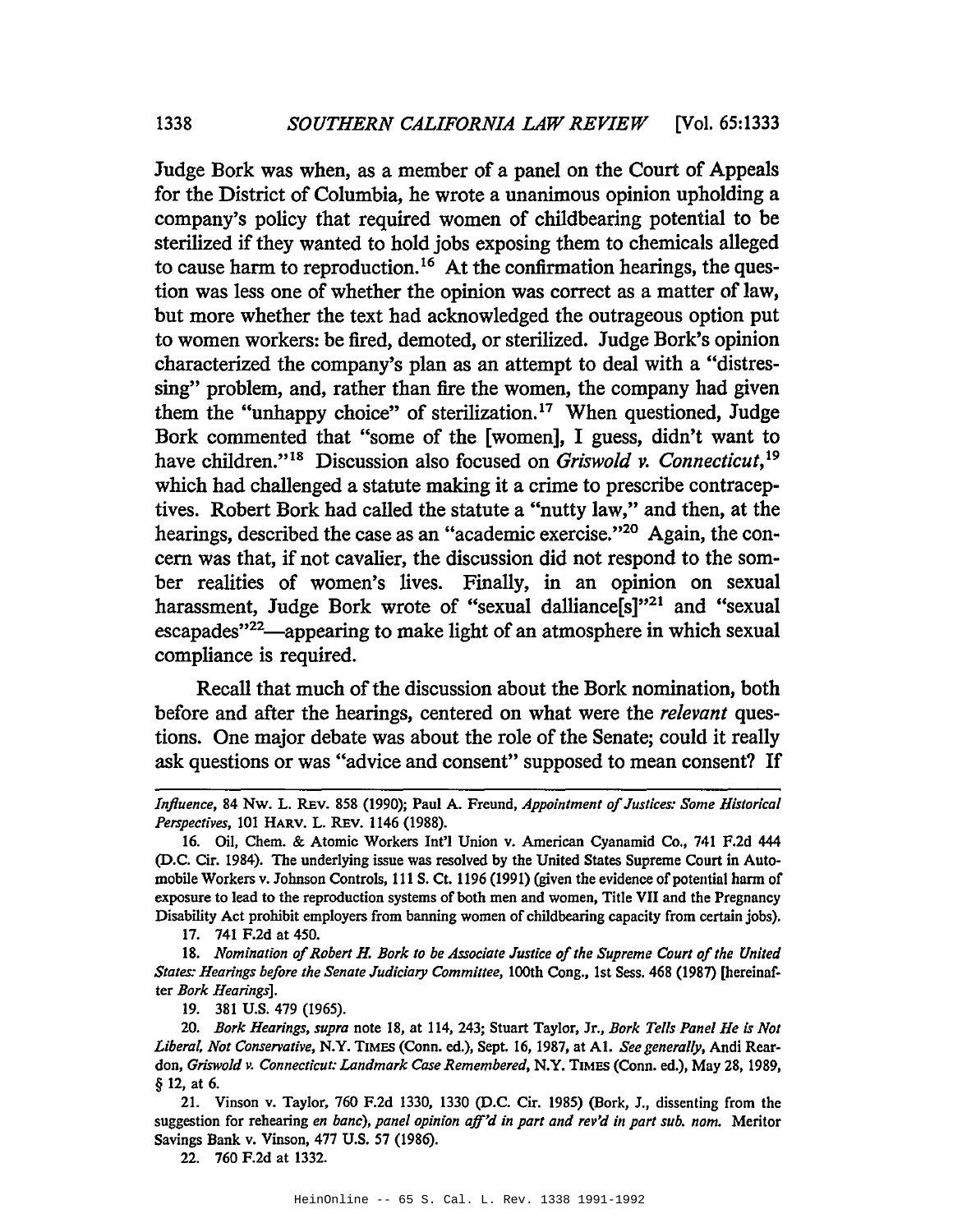one thought the Senate could take a substantive role, the next brouhaha was about what *qualifications* were relevant to holding the office of judge; dare one actually ask about "judicial philosophy" or were "judicial temperament" and "professional competence" the only permissible topics? Reviewing the nominations since Bork, one finds that the first question, on the Senate's role, seems to have been settled (at least within this short time frame). The Senate asks questions and the nominee responds, some of the time. The second issue-what questions get asked and/or answered-remains contested.23

But whether coming under the categories of "philosophy," "temperament," or "professional competence," a nominee's conduct and attitude towards women (who are often assumed to constitute a unitary category, rather than understood as themselves diverse in some respects) have moved onto the agenda. Commentators studying the Bork hearings remarked on the feminist voices, heard repeatedly during those hearings.24 Many witnesses questioned the nominee's trivializing responses and his interpretations of constitutional doctrine that would have excluded women from the protections of the Fourteenth Amendment. Moreover, "women's issues" have not only been a factor in the context of the Bork proceedings. Months later, when Anthony Kennedy was nominated, he was questioned about his involvement in clubs that excluded women.25

The appearance of "women's issues" has not been accompanied by a nuanced understanding of the many women in the category of women. As was apparent last fall, some women are also African-Americans. While women of all colors, classes, religions, and sexual identities have learned not to equate their own experiences with those of all women, we have been less successful at transforming that understanding into effective political action. In the debate over Robert Bork, women and blacks were allied, and political power emerged from that alliance.<sup>26</sup> In the

<sup>23.</sup> In addition, the President is attempting to increase his control over the information provided to the Senate. *See* David Johnston, *New Rules Are Said to Be Stalling Confinnations,* N.Y. TIMES, Jan. 20, 1992, at A12. On the Senate's role, see Charles L. Black, *A Note on Senatorial Considerations ofSupreme Court Nominees,* 79 YALE L.J. 657 (1970).

*<sup>24.</sup> See generally* ETHAN BRONNER, BATTLE FOR JUSTICE: How THE BORK NOMINATION SHOOK AMERICA (1989); Martin Shapiro, *Interest Groups and Supreme Court Appointments,* 84 Nw. U. L. REv. 935 (1990).

*<sup>25.</sup> Supreme Court Nominee Anthony M Kennedy Said He Doubts Whether Congress Has the Power to Strip Jurisdiction .* •., L.A. TIMES, Jan. 22, 1988, § I, at 2.

<sup>26.</sup> Several southern senators understood their political debt to Jesse Jackson's voter registration campaign. *See* BRONNER, *supra* note 24, at 286 (John Breaux of Louisiana and Wyche Fowler, Jr. of Georgia "had been elected with a minority white vote and more than 90 percent of the black vote.").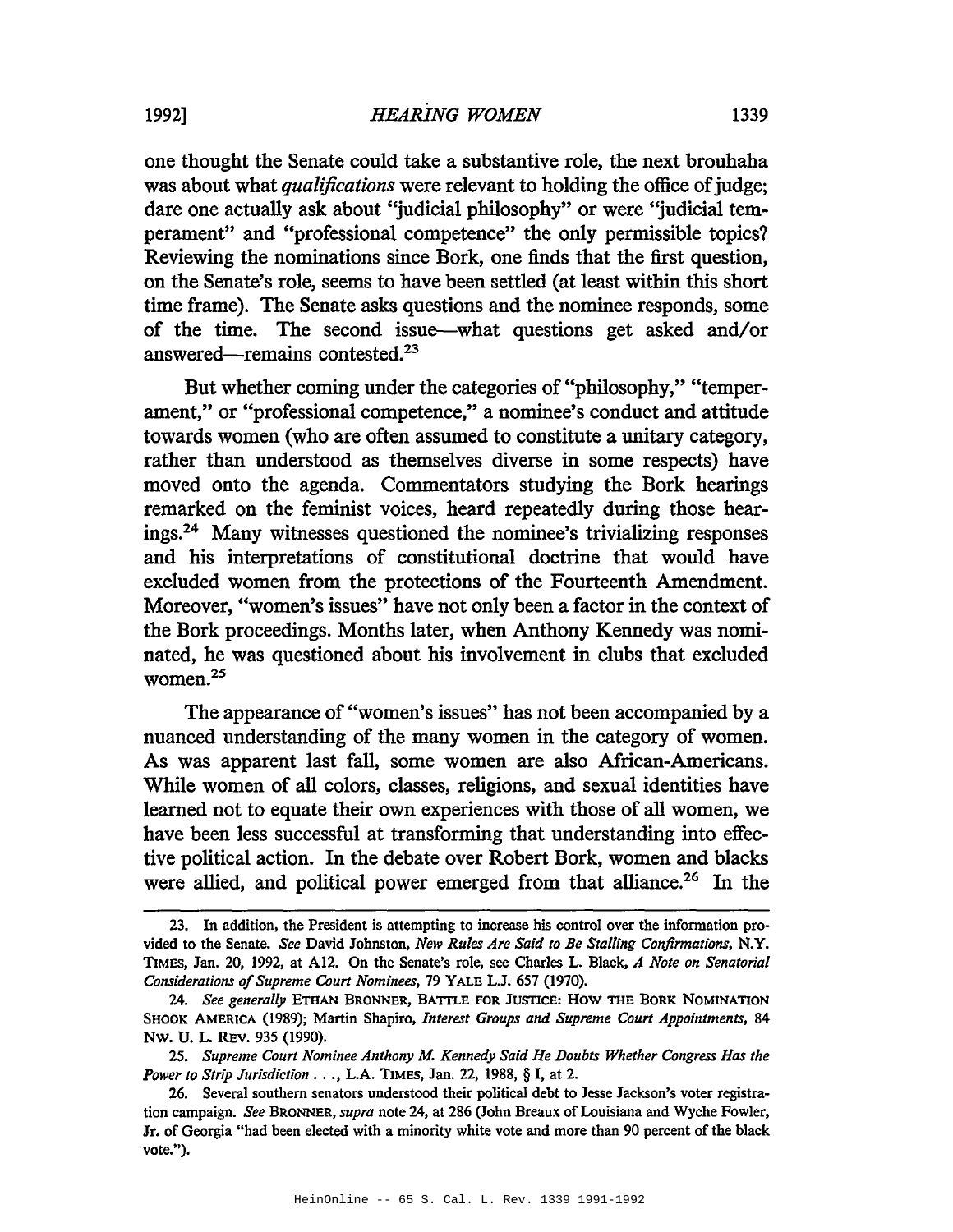debate over Clarence Thomas, women and blacks intersected but had no longstanding joint political organization that linked race and gender and was dedicated to understanding the intersectionalities, as Kimberle Crenshaw puts it, $27$  on which, to build. $28$ 

To the extent one can then claim progress-and I do call it that-it is both limited and not accidental. It is not an artifact of the particular nominees of the last few years or of the occasionally vivid insensitivity to or oppression of women. Women have gotten themselves into the category of "relevance" by working at it. Beginning in the late 1960s and early 1970s, women lawyers pressing cases on discrimination found that courts were not only a place for hearing such claims but were also places of discrimination. The Legal Defense and Education Fund of the National Organization for Women (NOW) created the National Judicial Education Project (NJEP), which was committed to educating judges about discriminatory assumptions and views, and which developed a program, in cooperation with the National Association of Women Judges (NAWJ), about "gender bias in the courts."<sup>29</sup> In 1982, the Chief Judge of New Jersey committed that state to a study of gender bias.<sup>30</sup> On August 4, 1988, the Conference of Chief Justices of the State Courts resolved that "positive action by every chief justice to address gender bias and minority concerns in the state courts" was needed, $31$  and, by the fall of 1991, some thirty-three jurisdictions had put gender bias on their agendas.<sup>32</sup> Thus, judges who had traditionally sat behind a mask of assumed neutrality committed themselves to a relatively radical inquiry aimed at recognizing institutionalized bias.

*<sup>27.</sup> See* Crenshaw, *supra* note 13; *see also* Linda Greene's presentation, at the 1992 Annual Meetings of the Association of American Law Schools, on Feminist Procedure, Joint Session held on Jan. 5, 1992, by the Section on Civil Procedure and the Section on Women in Legal Education, in which she discussed the absence of institutional reform litigation directed at the problems of women of color.

<sup>28.</sup> Such organizations may be in formation. A group, "African American Women In Defense of Ourselves," provided commentary in an advertisement in the *New York Times,* Nov. 17, 1991, Campus Life Section, at 53. (Ad "represents a grassroots initiative of the 1603 women of African descent whose names" were listed.)

<sup>29.</sup> Norma J. Wilder, *Water on Stone: A Perspective on the Movement to Eliminate Gender Bias in the Courts,* CoURT REv., Fall 1989, at 6, 8-9. Dr. Wilder was the first director of the NJEP.

<sup>30.</sup> NEW JERSEY SUPREME CoURT, TASK FORCE ON WOMEN IN THE COURT, REpORT OF THE FIRST YEAR (June, 1984).

<sup>31.</sup> *Conference ofChiefJustices, Resolution XVIII: Task Force on Gender Bias and Minority Concerns,* CoURT REv. Fall 1989, at 5.

*<sup>32.</sup> See* Lynn Hecht Schafran, *Gender Bias in the Courts: An Emerging Focus for Judicial Reform,* 21 ARIZ. ST. L. REv. 237, 247 (1989).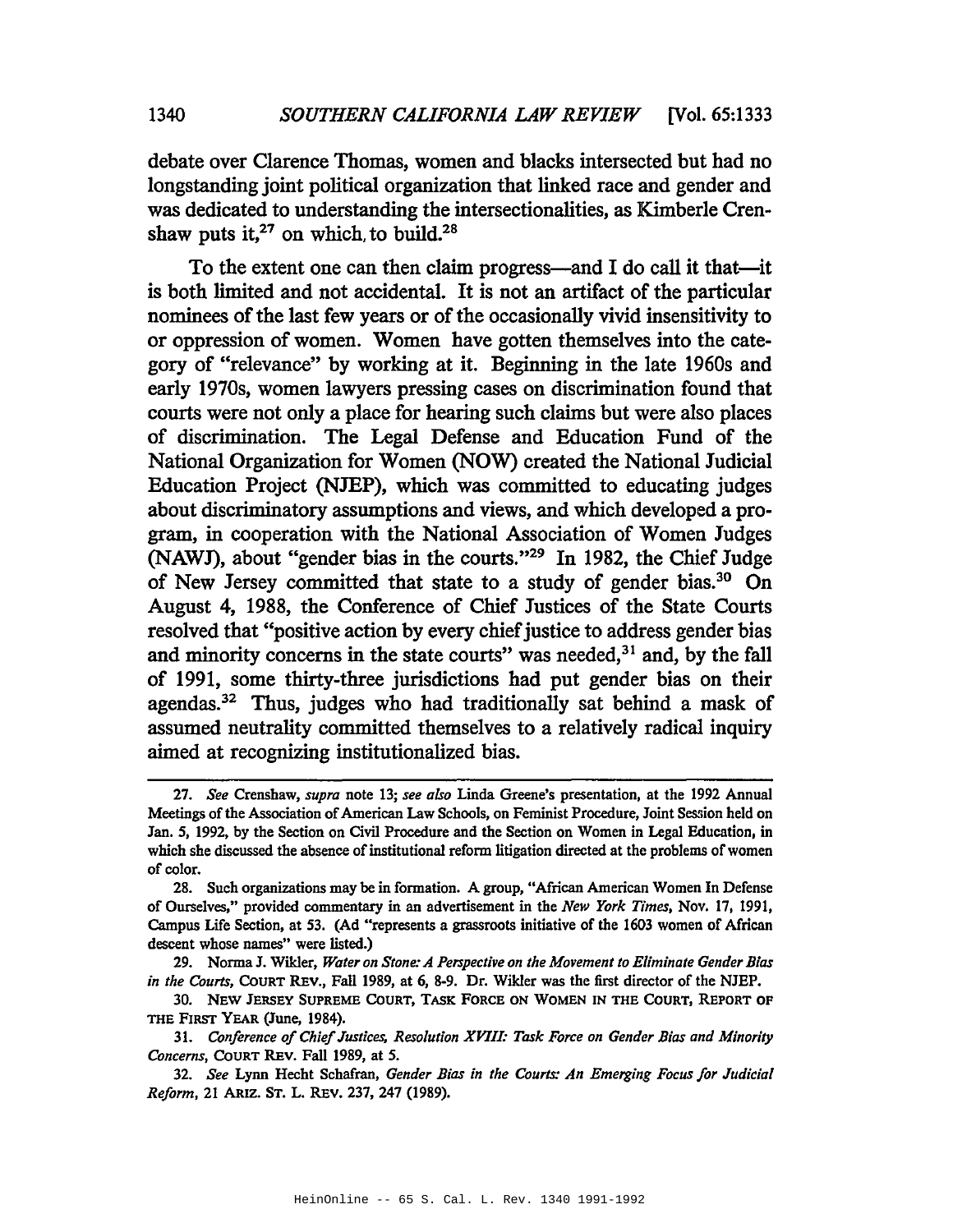The federal courts have been slower to take on the issue of discrimination within the court system. It was not until June of 1990 that the Court of Appeals for the District of Columbia appointed the first committee in any federal court to explore gender and race bias. Clarence Thomas was its chair, and at the time of his confirmation, no committee report had been made. Also in the summer of 1990, the Judicial Conference of the Ninth Circuit resolved to study the impact of gender on the federal courts, and in the summer of 1992, its work will result in a preliminary report. As of this writing, questionnaires have been sent to all the judicial officers and to some 6500 lawyers throughout the Ninth Circuit. In addition, advisory research groups are exploring if and how gender affects decisionmaking in an array of substantive areas (bankruptcy, federal benefits, criminal law, immigration, federal Indian law, and labor), and local working groups in Seattle, San Francisco, Los Angeles, and Phoenix are conducting focus group research.<sup>33</sup>

The growing consciousness of the impact of gender on decisionmaking might well have informed the Senate Judiciary Committee, as it listened to the testimony of witnesses last fall. Here, the pictorial referent is the image of the Senate Judiciary Committee during the hearings: fourteen men, all white, surrounded by aides, a few of whom were women, again mostly white. That image, with only slight modification, fits the reality of many federal and state courts across the country. As of June of 1991, the ninety-four federal trial courts had 758 sitting, life-tenured judges-of whom 705 were men and fifty-three were women.<sup>34</sup> As of that date, sixty of those courts had no life-tenured women judges.3s As of last June, four of the thirteen courts had no women appellate judges.<sup>36</sup> Were I creating, rather than reporting, these data, I would not have described either women or men as a unitary category. Unfortunately, the Equal Employment Office of the United States Courts divides its published data into information on "men" and "women," and then on people who are "white," "black," "hispanic," "asian," "american indian" and

<sup>33.</sup> Memorandum from the Honorable John Coughenour (chair ofthe Task Force) and Mark Mendenhall, Assistant Circuit Executive of the Ninth Circuit (Jan. 21, 1992) (on file with *Southern California Law Review*). For a discussion of why the federal judiciary has been slower to put gender issues on its agenda, see JUDITH REsNIK, NATURALLY WITHOUT GENDER (forthcoming 1992).

*<sup>34.</sup> Judges ofthe Federal Courts.* 923 F.2d at vii-xxx (1991) (This figure includes both "active" and "senior" judges.).

*<sup>35.</sup> ld.*

*<sup>36.</sup> ld.* at vii-xxx.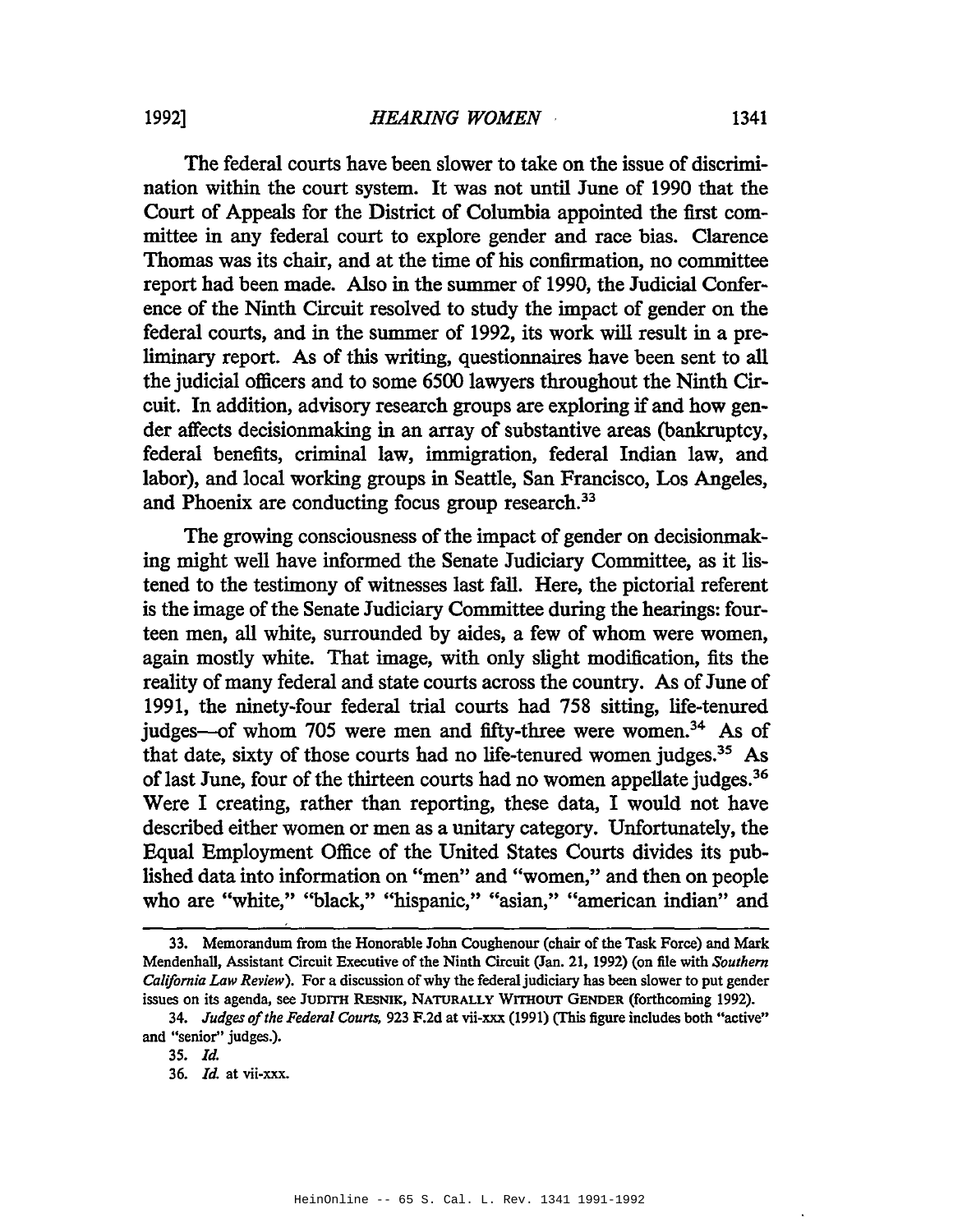"handicapped."<sup>37</sup> As a consequence, I cannot report on how many persons, such as Anita Hill, have both a gender and a race that make them distinctive minorities within the federal judiciary. Further, the most recent "civil rights" legislation is also described as providing more for racial minorities than for "women, religious minorities, and the disabled."38

These numbers reveal the poignancy in the public attention paid to Supreme Court nominations and the relative inattention paid to the nominees at the lower echelons. The Supreme Court, while powerful and able to do much harm or good, is only one place in which federal adjudication occurs. That court issues some  $150$  opinions a year;<sup>39</sup> the lifetenured appellate judges have a case load of about 40,000, and the federal trial courts hear more than 250,000 civil and criminal actions yearly.40 One finds even a greater wealth of decision making when considering the work of the appointed-for-terms federal judiciary, which include some three hundred bankruptcy judges and an equal number of full-time magistrate judges.<sup>41</sup> In 1990, more than 725,000 bankruptcies were filed.<sup>42</sup> While once again a predominantly male judiciary, here the percentages of women are slightly higher; women are 12.8% of the federal bankruptcy judges<sup>43</sup> and 18.8% of the magistrate judges respectively.<sup>44</sup> But before assuming that the lower the level, the higher the number of women, consider yet another adjudicative layer, that found in federal agencies. Some 1050 "administrative law judges" work in the Social Security Administration, and fewer than five percent are women, in part because of the affirmative action, provided by virtue of the "veteran's

*44. Id.* at 7.

<sup>37.</sup> THE ANNuAL REPORT OF THE JUDICIAL EQUAL EMPLOYMENT OPPORTUNITY PRO-GRAM, ADMINISfRATIVE OFFICE OF THE UNITED STATES COURTS, FOR THE TwELVE MONTHS ENDED SEPTEMBER 30, 1990 (preliminary Edition) [hereinafter EEO REpORT].

<sup>38.</sup> Michael Ross, *Bill Rekindles Fight over Bias Suits,* L.A. TIMES, Nov. 27, 1991, at A12. The 1991 legislation provided additional damage remedies for those injured under Title VII and imposed caps, while not imposing similar caps on the revisions made to enhance the remedies provided under 42 U.S.C. § 1981 (1988).

*<sup>39.</sup> See* 1990 ANNUAL REPORT OF THE DIRECTOR OF THE ADMINISTRATIVE OFFICE OF THB UNITED STATES CoURTS 103, tbI. A-I (The Supreme Court issued 146 full and *per curiam* opinions in 1989.) [hereinafter 1990 DIRECTOR'S REPORT].

*<sup>40.</sup> Id.* at 105, tbI. B (40,898 appeals "commenced during twelve month period ending June 30, 1990"), 133, tbI. C (217,879 civil cases commenced during same period), 174, tbI. D (47,962 criminal cases commenced).

<sup>41.</sup> EEO REpORT, *supra* note 37, at 8, tbI. I.

<sup>42.</sup> 1990 DIRECTOR'S REpORT, *supra* note 39, at 238, tbI. F (725,484 bankruptcy petitions "commenced during the twelve year period ending June 30, 1990").

<sup>43.</sup> EEO REPORT, *supra* note 37, at 8, tbI. I.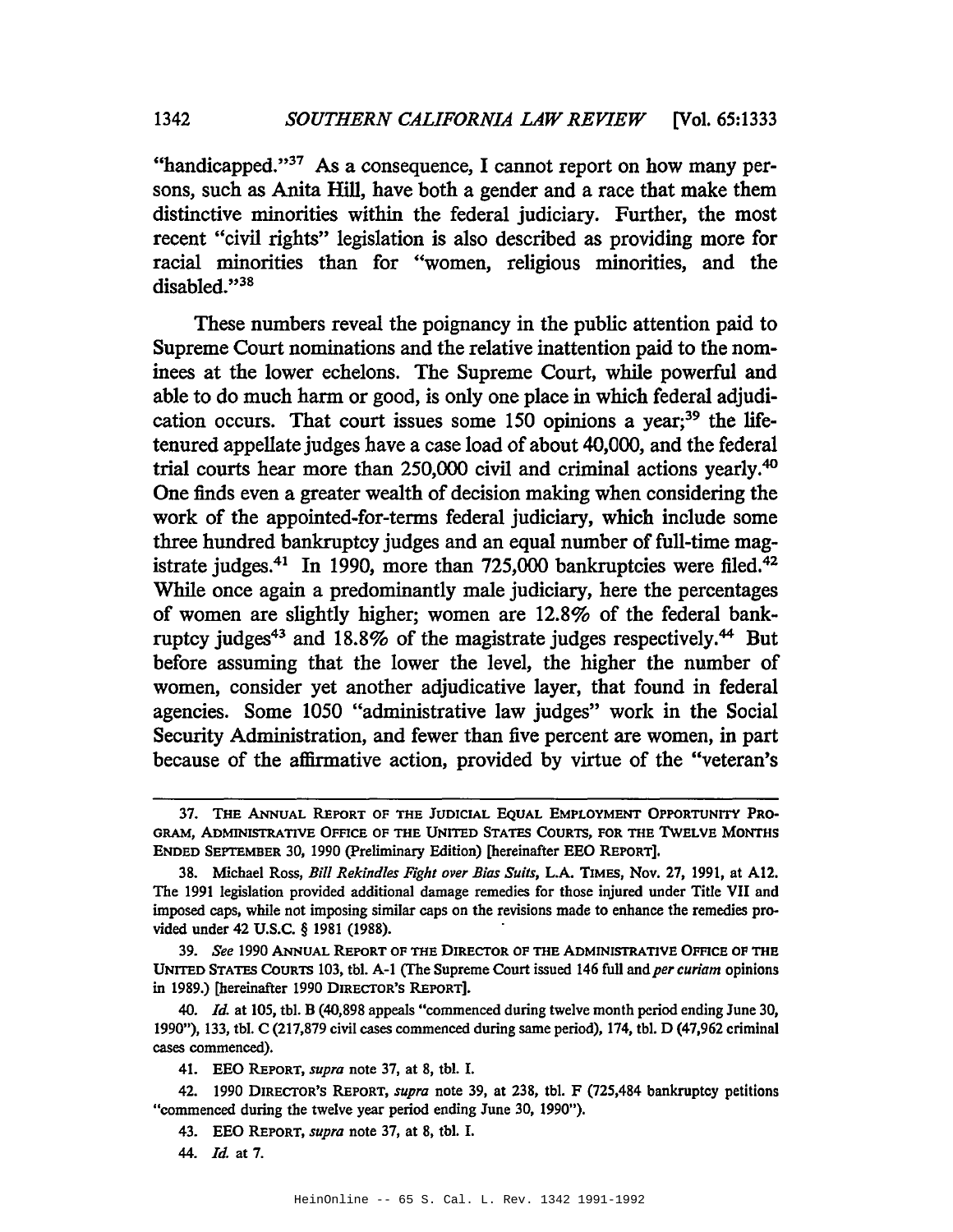preference," for those veterans seeking to become administrative law judges.<sup>45</sup>

The hierarchy of the federal courts, and the inattention paid to appointments at levels below the Supreme Court, has particular import in the context of last fall's events. Clarence Thomas was not a newcomer to the nomination process when he appeared before the Senate in the fall of 1991. He had been nominated *before* to be a judge on the Court of Appeals for the District of Columbia. While a few protested his nomination to that appellate court,<sup>46</sup> many took the attitude that, while not having a record that would commend him to be a jurist, the position was not "important" enough to warrant energetic opposition to confirmation. That was a mistake, not only in retrospect given the particulars of what has transpired, but also at the time-because it devalued the daily experiences of the litigants whose cases are decided not by the Supreme Court but by the appellate courts, and by judges of other lower courts. A nominee's views on women's rights and roles are relevant, whether that person is a nominee for the Supreme Court or for appointment to sit as an administrative hearing officer. Women are litigants in both places and in all the courts in between.

Having reviewed a bit of where we women were on October 7, 1991, and where we are, the title and image of a well-known Gauguin painting comes to mind: "D'ou Venons-Nous, Que Sommes-Nous, Ou. Allons-Nous? (Where Do We Come from? What Are We? Where Are We Going?)."47 Would that I could end this commentary on a cheerful note, confident that the Thomas confirmation was the footnote, and the uproar that surrounded it the main point. But although women's issues are tenuously on the public agenda, hearing what women say and caring about what one hears remains further away. Take one last example, again from the conversation between the Congress and the federal courts.

*<sup>45.</sup> See* 5 C.F.R. § 930.203 (1990); John C. Holmes, *AU Update: A Review of the Current Role, Status, and Demographics ofthe Corps ofAdministrative Law Judges,* 38 FED. BAR NEWS & J. 202 (1991); Memorandum from Joan Schaffuer (Apr. 30, 1991) (on file with author).

*<sup>46.</sup> See Clarence Thomas Easily Confirmed to Appeals Court for D.C. Circuit,* 46m ANN. CoNG. Q. ALMANAC, 1020 CoNG., 2ND SESS. 518-519 (1990) ("nomination drew criticism from the National Council on Aging and from the Women Employed Institute," but the "anticipated fight failed to materialize"); *see also* Ethan Bronner, *Black Rightist Seen Winning Judgeship Bid,* BOSTON GLOBE, Feb. 6, 1990, at 3 ("No major liberal or civil rights group has taken a stand against Thomas."). On the opposition, see Marcia Coyle, Marianne Lavelle, & Fred Strasser, *Liberals Sound Alarm on D.C. Circuit Choice,* NAT'L L.J., July 24, 1989, at 5.

<sup>47.</sup> The painting, done by Gauguin in Tahiti in 1897, hangs in the Boston Museum of Fine Arts, and provides an apt visual metaphor, in part because of Gauguin's notorious relationship to women of color.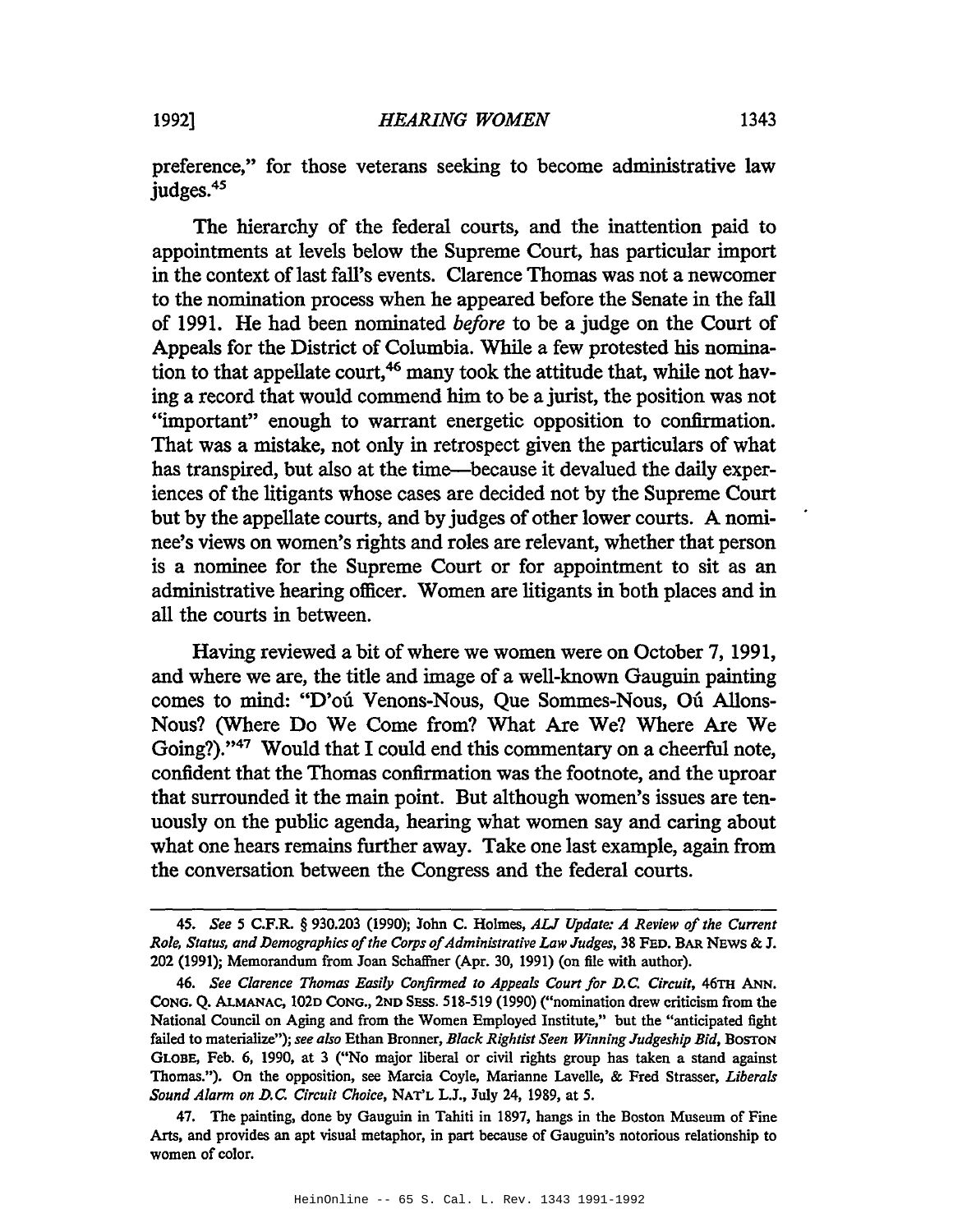Several Senators and members of the House are sponsoring pending legislation, called the Violence Against Women Act,<sup>48</sup> that is aimed at responding to the "national tragedy" of violence against women--in homes, in the workplace, and on the streets.<sup>49</sup> The Act has many provisions, including one to create a National Commission on Violent Crime against Women; another to provide states with programs for victims of violence, and a third to respond to violence against women on college campuses.

But what has caught the attention of the Judicial Conference of the United States, the voice of the federal judiciary, are not these aspects but the two jurisdictional provisions of the proposed legislation. One section would provide a federal civil rights remedy to a person who is the victim of a "crime of violence, motivated by gender."<sup>50</sup> Another section would create a federal crime when a person travels across state lines to injure a spouse or intimate partner.<sup>51</sup> In the fall of 1991, the Judicial Conference of the United States adopted a report of its special committee appointed to consider this legislation. While noting that the Conference would like to play a "constructive role in offering its assistance to Congress in the effort to fashion an appropriate response to violence directed against women,"<sup>52</sup> the Ad Hoc Committee argued that violence against women was better handled in the state courts. Providing federal jurisdiction would, according to the report, "embroil the federal courts in domestic relations disputes"<sup>53</sup> and "flood [the federal courts] with cases that have traditionally been within the province of the state courts, particularly in the area of domestic relations disputes."<sup>54</sup>

I am not confident that all of the Violence Against Women Act's provisions are wise. But I am dismayed at how the jurisdictional provisions are debated, for the federal judiciary's commentary underscores how little women are heard. The proposal is to give federal courts power and responsibility in an area particularly relevant to women. As the Senate Report on the Act notes and as we all were reminded this past fall, there are federal civil rights remedies for discrimination suffered by

<sup>48.</sup> The Violence Against Women Act of 1991, S. IS, 102d Cong., 1st Sess. (1991).

<sup>49.</sup> CoMMfITEE ON THE JUDICIARY, THE VIOLENCE AGAINST WOMEN ACT OF 1991, S. REP. No. 197, 102d Cong., 1st Sess. 39 (1991).

SO. S. IS, 102d Cong., 1st Sess. § 301 (1991) ("Civil Rights").

<sup>51.</sup> S. IS, 102d Cong., 1st Sess. § 2261 (1991) ("Traveling to Commit Spousal Abuse").

<sup>52.</sup> REpORT OF THE JUDICIAL CONFERENCE AD Hoc COMMfITEE ON GENDER-BASED VIO-LENCE 6 (1991) (on file with author).

*<sup>53.</sup> Id.* at 1.

*<sup>54.</sup> Id.* at 7.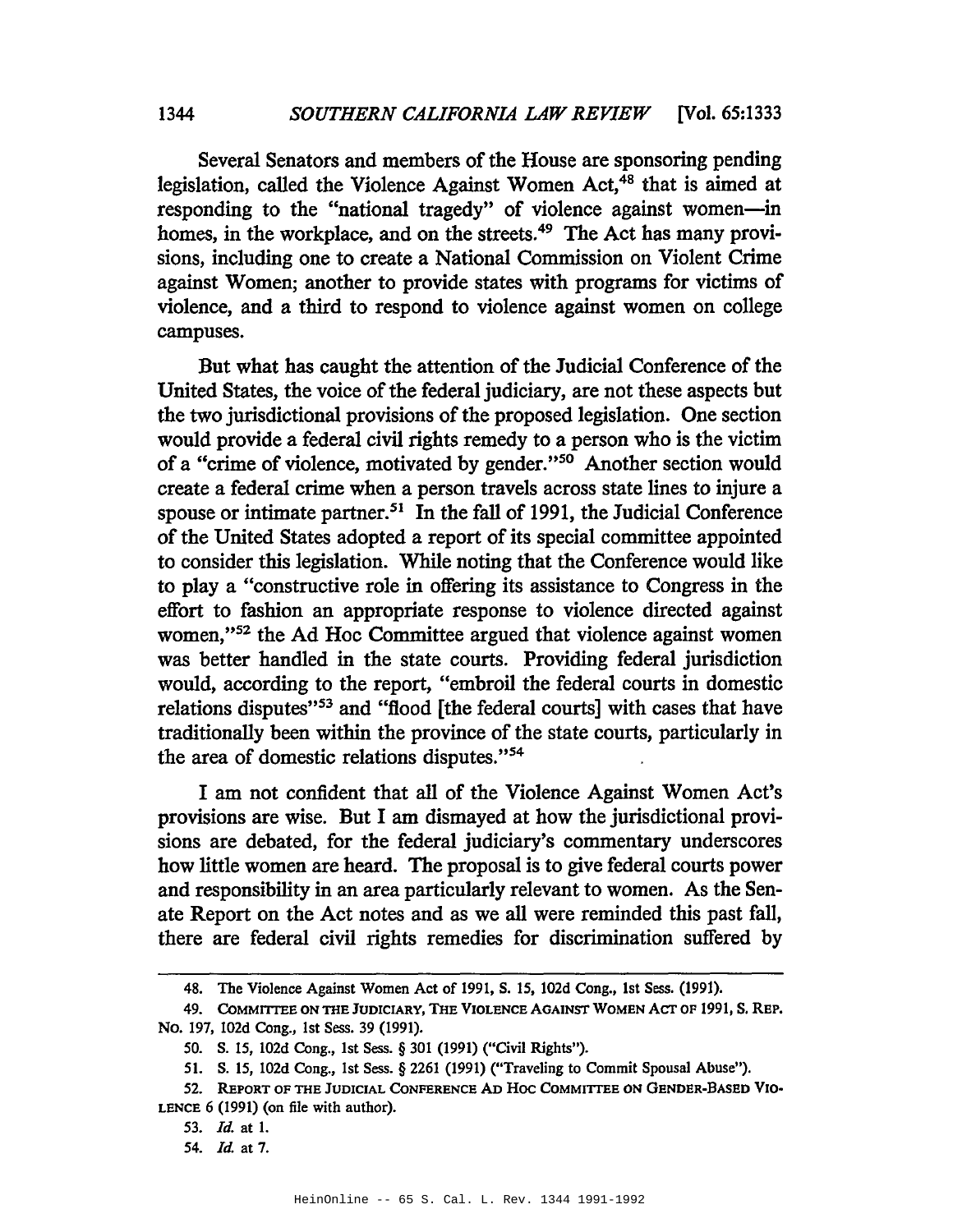women in the workplace. However, there are no federal statutory remedies aimed at remedying violence against women, which is a form of discrimination against women that has been coated with a veneer of privacy.55 The federal judiciary's opposition is based on a view that its jurisdiction needs to be preserved for matters in which there are "clear federal interest[s]." That opposition was echoed by the Chief Justice of the United States, who in his "1991 Year-End Report on the Federal Judiciary" urged that "the federal courts' limited role [be] reserved for issues where important national interests predominate,"56 and that Congress carefully consider the Judicial Conference's opposition to the Violence Against Women Act.57 Even if one shares the Conference's opposition to altering federal jurisdiction, it is difficult to explain the Conference's lack of an express endorsement of the section of the Act that would authorize funds for studying and educating the federal judiciary about gender bias.

. Quietly and bravely, Anita Hill spoke truth to power. Women had the power to walk up to the Senate Office Building, to fax, phone, and write, and to help her receive a "hearing." Some people had the capacity and willingness to hear, but what state Gender Bias Task Force Reports describe to be true of courts was replicated in the Senate. In 1986, the Report of the New York Task Force on Women in the Courts concluded, that "Women uniquely, disproportionately and with unacceptable frequency must endure a climate of condescension, indifference, and hostility."58 In the fall 1991, only occasional breaks in the clouds suggested that the weather might ever change.

 $\overline{a}$ 

<sup>55.</sup> One caveat may be in order, depending upon how the Supreme Court decides NOW v. Operation Rescue, 914 F.2d 582 (4th Cir. 1990), *cert. granted sub. nom.* Bray v. Alexandria Women's Health Clinic, 111 S. Ct. 1070 (1991) (whether the federal courts have jurisdiction over claims of discrimination by women invoking 42 U.S.C. § 1985(3) (1989) as protecting their right to seek access to health care facilities that perform abortions).

<sup>56.</sup> William Rehnquist, *Chief Justice's* 1991 *Year-End Report on the Federal Judiciary,* 24 THIRD BRANCH 1, 2 (1992).

*<sup>57.</sup> Id.* at 3.

*<sup>58.</sup> Report ofthe New York Task Force on Women in the Courts,* 15 FORDHAM URB. L.J. 15, 17-18 (1986-1987). .